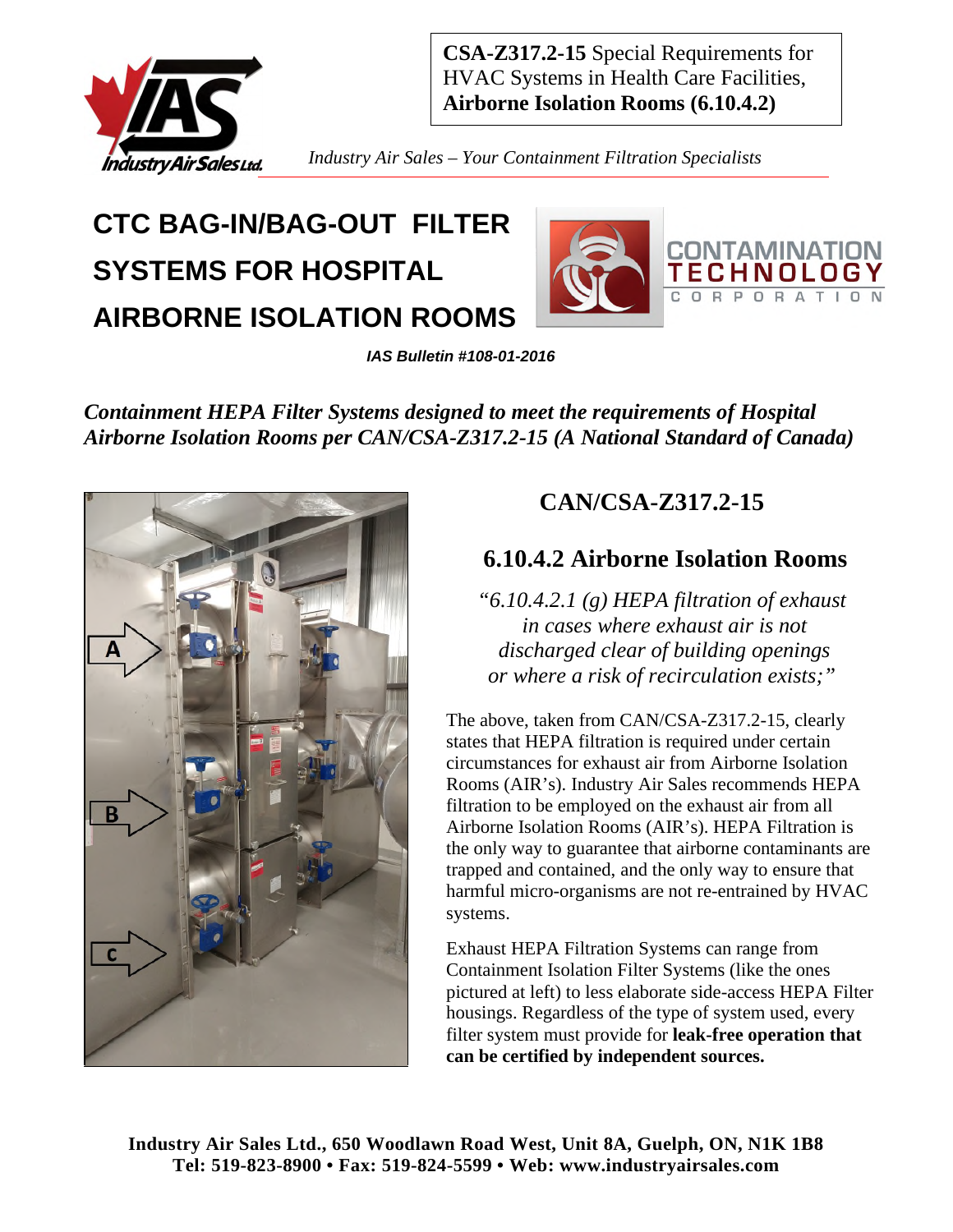

*Industry Air Sales – Your Containment Filtration Specialists* 

*CONTAINMENT HEPA FILTER SYSTEM (pictured at right) complete with:* 

- *Bag-In/Bag-Out (BIBO) HEPA Filter Housing*
- *Inlet & Outlet Transitions with Decon Ball Valves*
- *Bubble-Tight Dampers with Manual Actuators*
- *H.E. Utility Fan/Motor*
- *Skid Base*



### *BENEFITS OF A CTC CONTAINMENT HEPA FILTER SYSTEM:*

CTC Containment HEPA Filter Systems (like the one pictured above) provide the ultimate in Airborne Isolation Room (AIR) exhaust air protection.

This system provides for the following *(see below for details)*:

- Bag-In/Bag-Out filter service, allowing filter change-out with zero exposure to trapped contaminants
- $\triangleright$  System isolation by means of shut-off dampers for extra security when servicing the system (Contaminants cannot migrate through the system even when the filter(s) is being changed-out.
- $\triangleright$  Option to decontaminate the filter housing via ball valve ports
- Ability to certify the HEPA filter performance to **99.97% efficiency on 0.3 micron particles** (or higher depending on the filter employed)
- $\triangleright$  Leak-free performance certified to a minimum of 10"wg (2500Pa) by factory testing

#### **ADVANTAGES OF A CTC FILTER SYSTEM OVER ALTERNATIVE SYSTEMS:**

- *1.* CTC systems use "Industry Standard" HEPA filters in standard 24x24 and 12x24 inch sizes. *Competitive units often use "custom-sized" filters that can only be sourced through the OEM.*
- *2.* Every CTC system is factory-tested and guaranteed to offer leak-free performance, ensuring that you get optimal efficiency from your filter once it is secured in the housing. *Most competitive units cannot guarantee that you will get 99.97% efficiency from the filter when it is installed in their unit because the filter is not clamped securely into the housing and the housing is not guaranteed to be leak-free.*
- 3. CTC Bag-In/Bag-Out Filter Systems are designed to stringent nuclear industry standards, ensuring the maximum protection for your maintenance staff and your facility.

**Industry Air Sales Ltd., 650 Woodlawn Road West, Unit 8A, Guelph, ON, N1K 1B8 Tel: 519-823-8900 • Fax: 519-824-5599 • Web: www.industryairsales.com**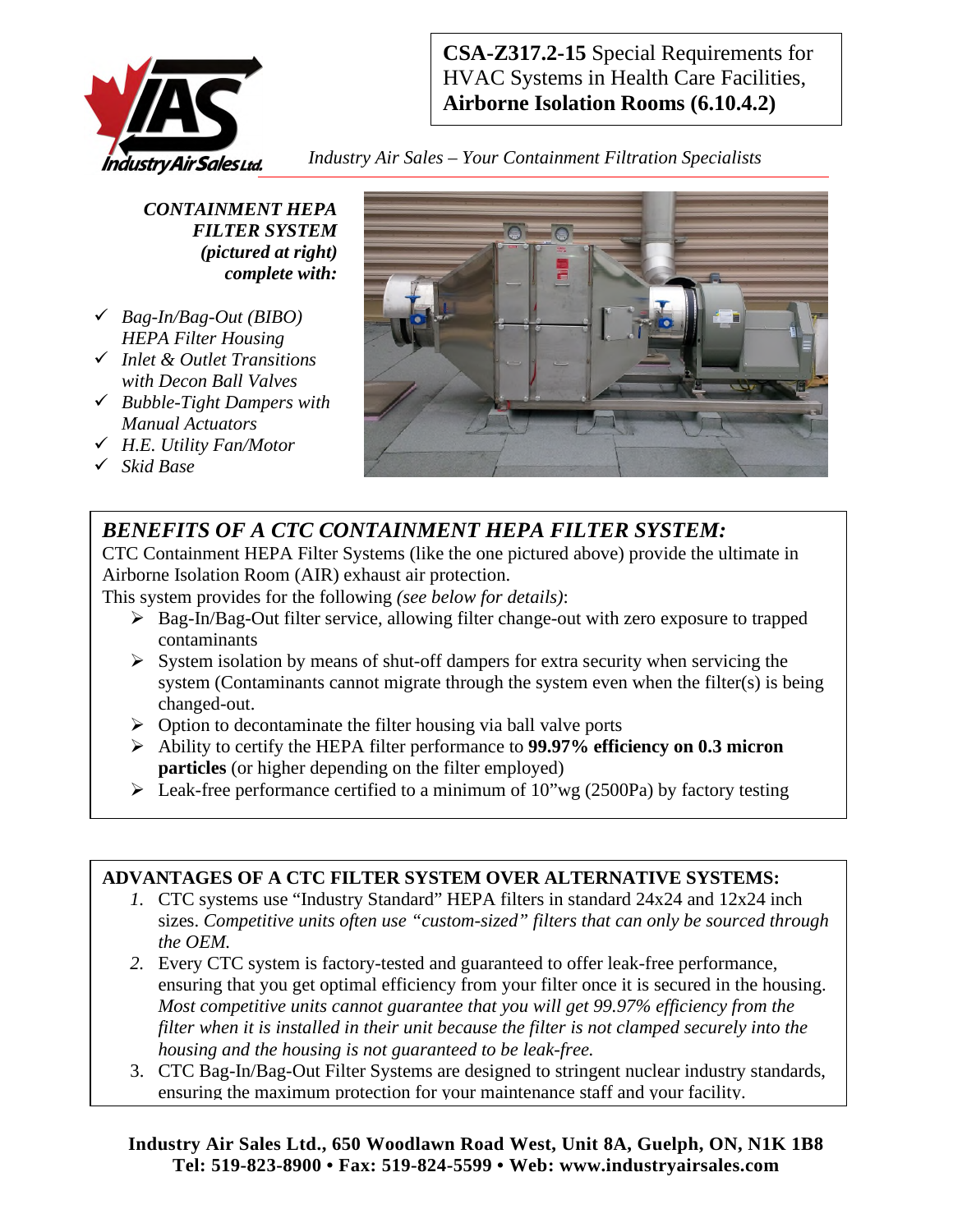

*Industry Air Sales – Your Containment Filtration Specialists* 

### **BAG-IN/BAG-OUT CONTAINMENT SYSTEM FEATURES**



**Housing has integral 2" deep pre-filter track. Optional 4" pre-filter section (additional access door) is also available.** *(Left)* 



**Clamping Mechanism is accessed from outside the containment housing. Clamping mechanism assures a positive seal on the HEPA filter to ensure leak-free operation.** *(Left)*

**Filter Change-Out Bag is fabricated of heatsealed 8-mil PVC. Bag assures safe HEPA filter extraction and disposal with guaranteed containment.** *(Right)* 



**The CTC Containment System utilizes industry standard HEPA filters. These factory-tested filters are available from numerous Canadian suppliers. HEPA filters require gasket for housing seal.** *(Right)*





**Bag-In/Bag-Out (BIBO) Housings** feature continuous seam-welded stainless-steel construction. Housings are built to ASME N509 Nuclear Standard and every housing is pressuredecay (leak) tested to ASME N510 Std. Every housing is tested to ensure zero leakage at a minimum of 10"wg. As well, the filter clamping mechanism assures that HEPA filters can be certified to true 99.97% efficiency performance on 0.3 micron and larger particles.

**2N & N+1 Redundancy:** CTC can meet CSA **Z317.2-15** by providing either **2N or N+1** Redundant filter systems. *(see pic at left of a stacked 2N redundant BIBO filter system)*